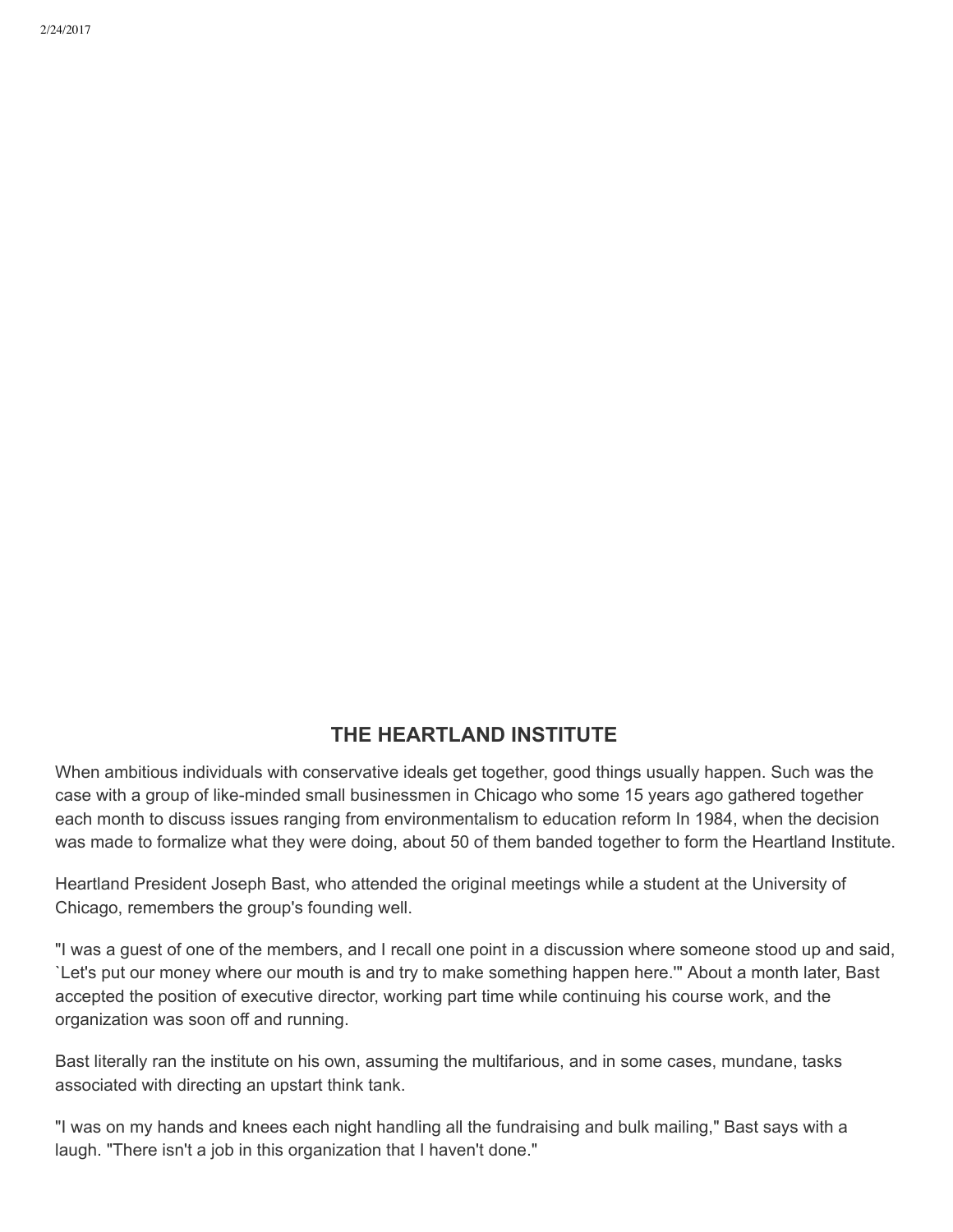2/24/2017

Since the beginning, the institute has been a boon to the conservative movement, providing the nation's 8,000 state and federal legislators and its 1,000 members with extensive, in-depth coverage of issues through a conservative lens.

The most important subject the institute is dealing with right now is environmentalism. Of particular interest for Bast and his group is global warming. and Heartland has been ahead of the curve in unraveling some of the confusions and obfuscations spewed by left-wing environmentalists on that very issue.

With the global-climate summit currently underway in Kyoto, Japan. it is crucial that the scientific facts surrounding climate change are made known. Too often, Bast says, ideology gets in the way of sound science.

"This is an environmental issue that never would have gained anything like this kind of prominence on the merits of the science alone." he says. "The only reason we are spending a lot of time debating it is because the left-wing of the environmental movement saw this as an opportunity to turn off the engine of capitalism and growth."

The institute's contributions to environmental policy and the battle over global-warming have been considerable. In addition to Heartland's numerous policy studies and essays on property rights and clean-air regulations, Bast co-authored Eco-Sanity: A Common-Sense Guide to Environmentalism in 1995. The book received the prestigious Sir Antony Fisher International Memorial Award and more than 40,000 copies have been sold.

Other publications of note include Dr. Hugh Ellsaesser's policy study The Misuse of of Science in Environmental Management, which exposes "environmental" science as nothing more than politics wrapped in fancy jargon.

Education issues also demand much time at the Heartland Institute. School Reform News, published monthly by Heartland, gives readers a closer look into school reforms nationwide.

At the center of its education research effort lies a committed team dedicated to bold reforms, including school vouchers and education savings accounts.

"We want to push for anything that will break up the public school monopoly and empower parents in their decision-making about their children's education," Bast explains. Private schools, he says, are simply outperforming many public ones, as the preliminary results from voucher experiments in Cleveland and Milwaukee demonstrate.

Another area of concern for the institute is the federal government's role in education. Abolishing the Department of Education is the ideal, according to Bast, but short of that, the best answer is to block-grant federal dollars directly to the states and local school districts.

"If you're going to keep the Department of Education, then give the money directly to the states with no strings attached," he says. "Education is not a federal responsibility, its a local one."

Aside from its own work, the institute acts as a clearinghouse for research conducted by thinks tanks and advocacy groups across the country. Heartland's bimonthly publication Intellectual Ammunition neatly summarizes an enormous amount of policy information being generated by dozens of groups such as the Heritage Foundation, the Cato Institute and the National Center for Policy Analysis. Whether it's health care, welfare reform or tax law, the publication is a must for any reader interested in what conservatives are saying about the most pivotal issues of the day.